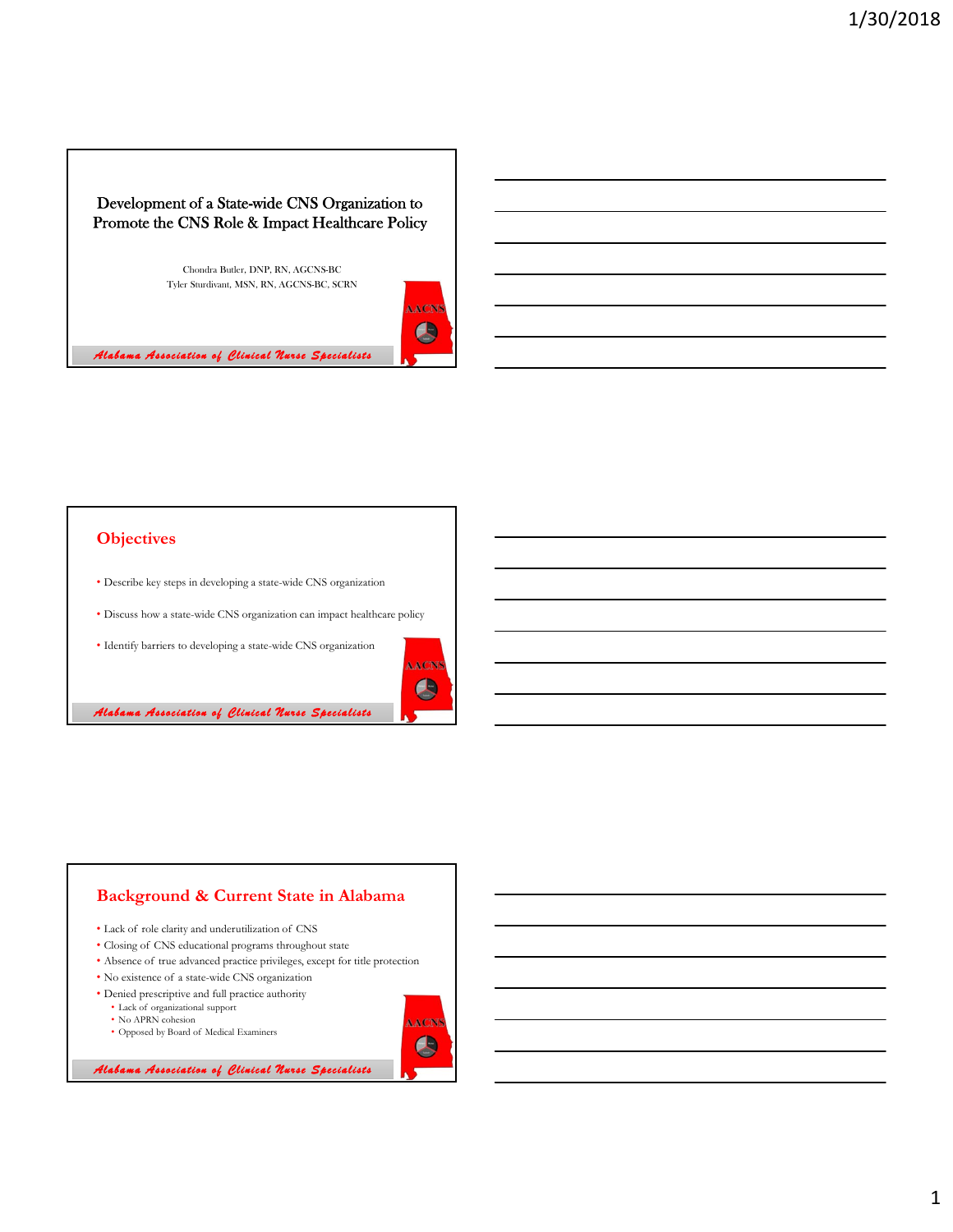## **Establishing AACNS**

- Developed purpose for starting organization
- Created AACNS logo
- Gained interest among CNSs throughout the state
- Conducted interest meeting webinar • Developed committees – bylaws & finance
	- Prepared for establishment of actual organization
- Held additional meetings to finalize organizational plan
- Pre-planning lasted ~ 5 months



AACN **A** 

**AACN!**  $\bigcirc$ 

### **Bylaws & Finance Committees**

Bylaws

- Definition of officers & terms
- Meeting structure
- Alignment with NACNS recommendations
- Finance
- Membership types & fees
- Decide how money will be spent
- Work closely with treasurer

*Alabama Association of Clinical Nurse Specialists*

#### **The Official AACNS** • AACNS became an official organization on August 31, 2017! • Held establishment meeting webinar • ABN president in attendance • Voted on bylaws, dues, & officers • Discussed future short & long term goals of AACNS • Call for members in the *Alabama Nurse* publication • Emailed out membership applications AACN • Opened AACNS bank account  $\bigcirc$ • Encouraged NACNS membership*Alabama Association of Clinical Nurse Specialists*